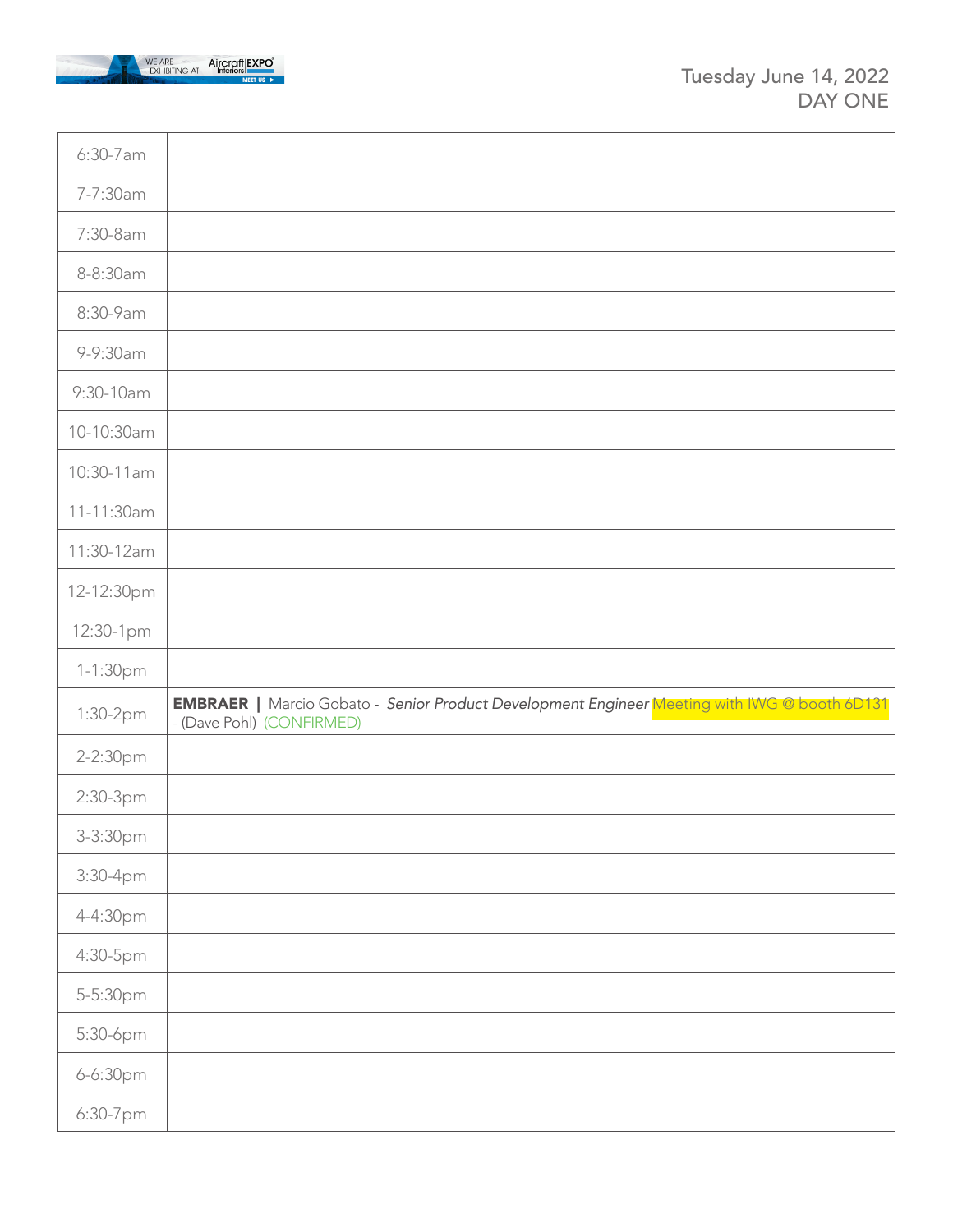

| 6:30-7 am  |                                                                                                                                                                                                                                 |
|------------|---------------------------------------------------------------------------------------------------------------------------------------------------------------------------------------------------------------------------------|
| 7-7:30am   |                                                                                                                                                                                                                                 |
| 7:30-8am   |                                                                                                                                                                                                                                 |
| 8-8:30am   |                                                                                                                                                                                                                                 |
| 8:30-9am   |                                                                                                                                                                                                                                 |
| 9-9:30am   | <b>STEA</b>   Thum Kim Hoong and Meng Geah Meeting with IWG @ booth 6D131 - (Dave Pohl) (CON-<br>FIRMED)                                                                                                                        |
| 9:30-10am  |                                                                                                                                                                                                                                 |
| 10-10:30am | AIRBUS OPERATIONS GmbH   Pallavi Rouchoundhary Patel - Module Developement Responsible<br>Cabin Modules Lavatory Meeting with IWG @ booth 6D131 - (Giles Lapierre) (CONFIRMED) Lavatory<br>Equipment / Touchless Soap Dispenser |
| 10:30-11am |                                                                                                                                                                                                                                 |
| 11-11:30am | AIRBUS Chapter 38   Daniel Doblun - Airbus Chapter 38 Valve Procurement Team (Mathew Pownall)<br>(CONFIRMED)                                                                                                                    |
| 11:30-12am |                                                                                                                                                                                                                                 |
| 12-12:30pm |                                                                                                                                                                                                                                 |
| 12:30-1pm  |                                                                                                                                                                                                                                 |
| 1-1:30pm   |                                                                                                                                                                                                                                 |
| $1:30-2pm$ | <b>ZOPPAS INDUSTRIES</b>   Roberto Casarinl - Sales Manager   Heating systems, electric components<br>Meeting with IWG @ booth 6D131 - (Dave) (CONFIRMED)                                                                       |
| 2-2:30pm   |                                                                                                                                                                                                                                 |
| 2:30-3pm   |                                                                                                                                                                                                                                 |
| 3-3:30pm   | Luigi Di Filippis - Sales Manager, Geneva Meeting with IWG @ booth 6D131 - (Mathew Pownall)<br>(CONFIRMED) Future Lav                                                                                                           |
| 3:30-4pm   |                                                                                                                                                                                                                                 |
| 4-4:30pm   |                                                                                                                                                                                                                                 |
| 4:30-5pm   |                                                                                                                                                                                                                                 |
| 5-5:30pm   |                                                                                                                                                                                                                                 |
| 5:30-6pm   |                                                                                                                                                                                                                                 |
| $6-8pm$    | PAX READERSHIP CEREMONY   RADISON BLU (oposite to the convention center) Paris Lounge,<br>Hamburg (Lucrecia Leon) (CONFIRMED)                                                                                                   |
| 7-8pm      | Lars Englehardt, Dinner with Groth (CONFIRMED)                                                                                                                                                                                  |